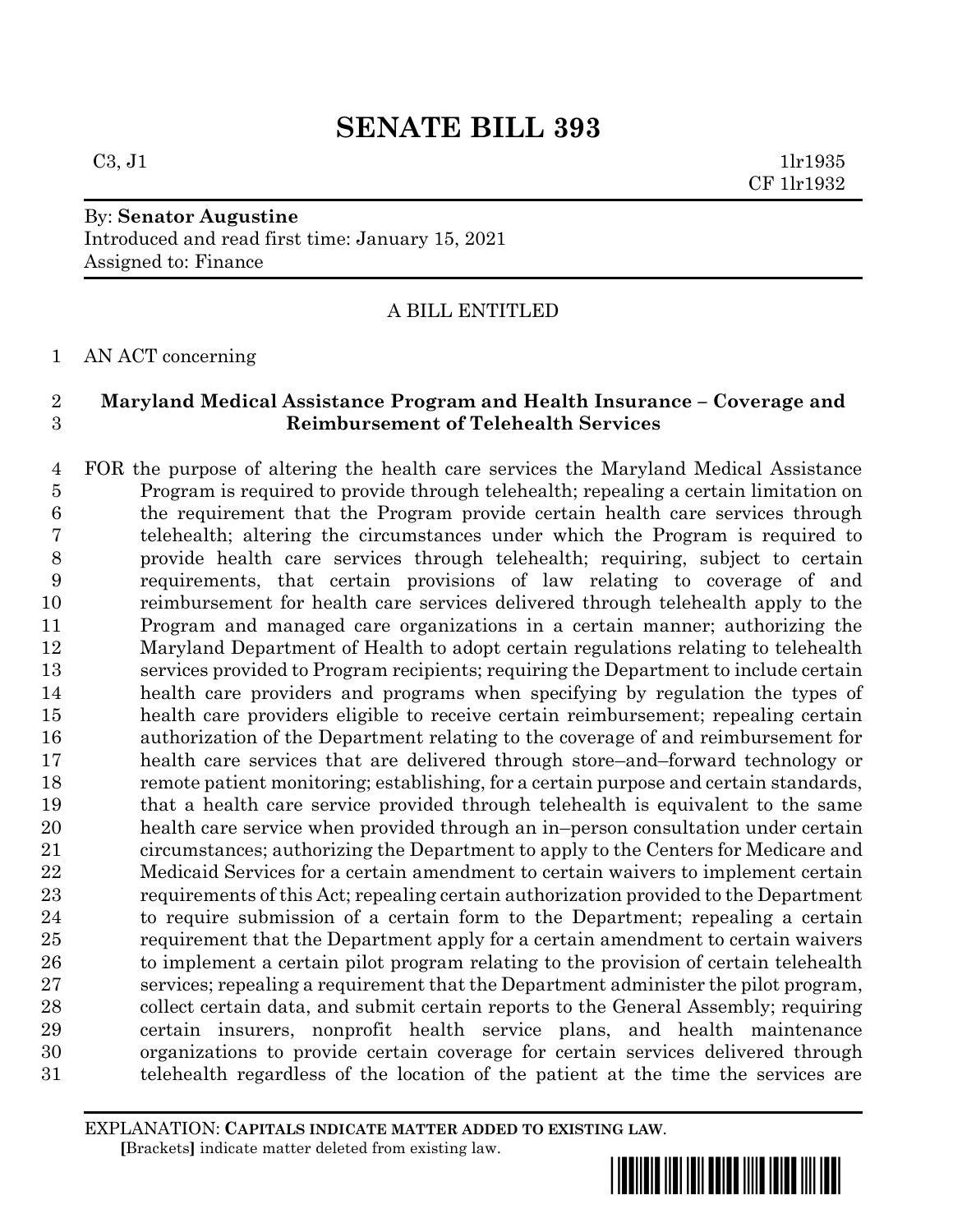provided; establishing that a certain requirement relating to coverage of certain health care services delivered through telehealth includes coverage for the treatment for substance use disorders and mental health conditions; requiring certain insurers, nonprofit health service plans, and health maintenance organizations to reimburse certain health care services provided through telehealth in a certain manner and at a certain rate; requiring a certain utilization review by certain insurers, nonprofit health service plans, and health maintenance organizations to comply with certain State and federal laws; requiring certain insurers, nonprofit health service plans, and health maintenance organizations to allow an insured patient to select the manner in which a health care service is delivered; prohibiting certain insurers, nonprofit health service plans, and health maintenance organizations from requiring an insured patient to use telehealth in lieu of in–person service delivery; authorizing certain insurers, nonprofit health service plans, and health maintenance organizations to use telehealth to satisfy certain network access standards under certain circumstances; repealing the requirement that the Department study and submit a certain report to the General Assembly; requiring the Department to revise certain regulations for a certain purpose on or before a certain date; revising, restating, and recodifying certain provisions of law relating to the Program and reimbursement of services provided through telemedicine and telehealth; defining certain terms; altering certain definitions; providing for the application of this Act; and generally relating to the coverage and reimbursement of health care services delivered through telehealth.

- BY repealing and reenacting, without amendments,
- Article Health General
- Section 15–103(a)(1)
- Annotated Code of Maryland
- (2019 Replacement Volume and 2020 Supplement)
- BY repealing and reenacting, with amendments,
- Article Health General
- Section 15–103(a)(2)(xv), 15–105.2, and 15–141.2
- Annotated Code of Maryland
- (2019 Replacement Volume and 2020 Supplement)
- BY repealing and reenacting, with amendments,
- Article Insurance
- Section 15–139
- Annotated Code of Maryland
- (2017 Replacement Volume and 2020 Supplement)
- BY repealing
- Chapter 17 of the Acts of the General Assembly of 2020
- Section 3
- BY repealing
- Chapter 18 of the Acts of the General Assembly of 2020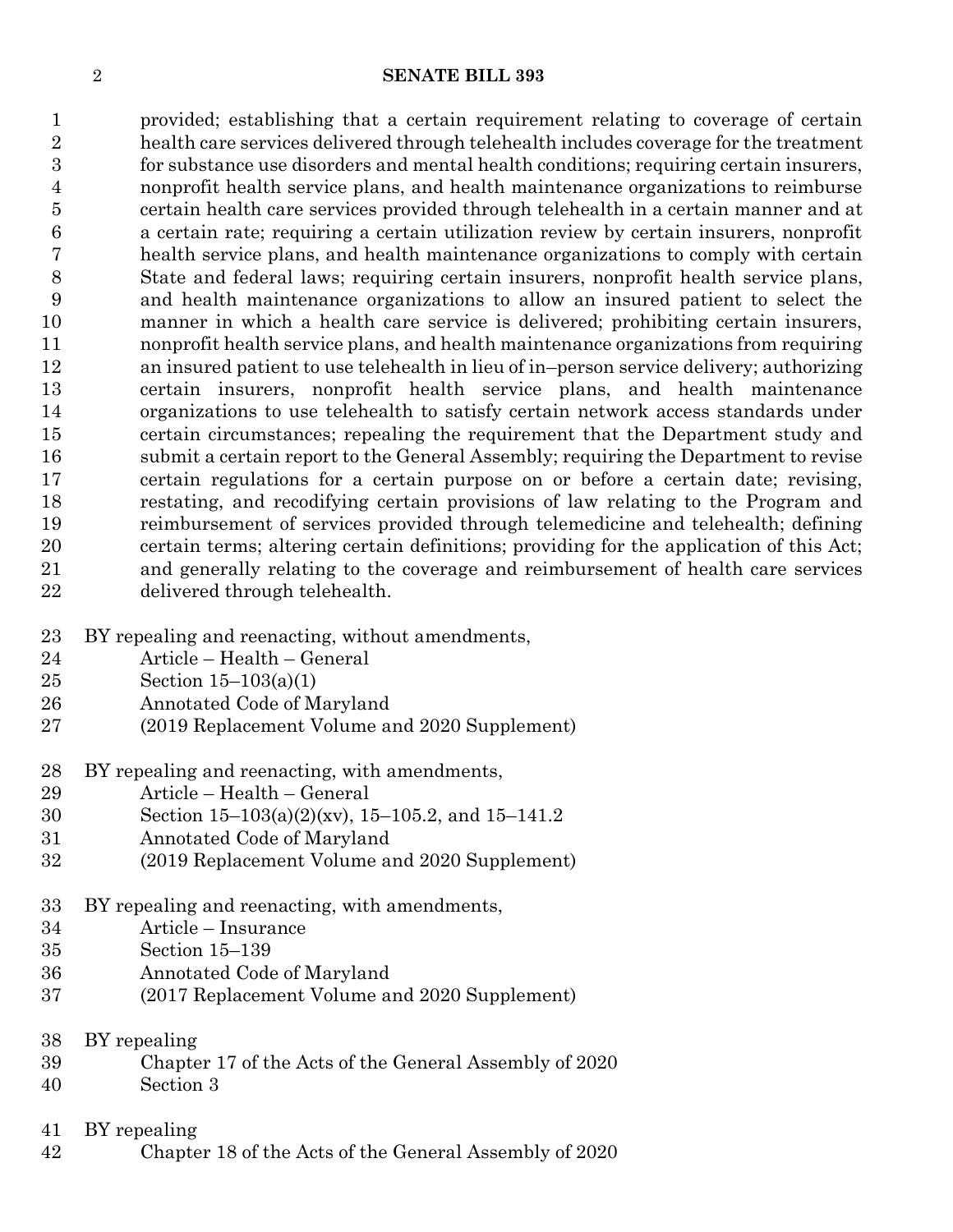| $\mathbf{1}$          | Section 3                                                                                                                                                                                                                                                                              |
|-----------------------|----------------------------------------------------------------------------------------------------------------------------------------------------------------------------------------------------------------------------------------------------------------------------------------|
| $\boldsymbol{2}$<br>3 | SECTION 1. BE IT ENACTED BY THE GENERAL ASSEMBLY OF MARYLAND,<br>That the Laws of Maryland read as follows:                                                                                                                                                                            |
| $\overline{4}$        | Article - Health - General                                                                                                                                                                                                                                                             |
| $\overline{5}$        | $15 - 103.$                                                                                                                                                                                                                                                                            |
| $\boldsymbol{6}$<br>7 | The Secretary shall administer the Maryland Medical Assistance<br>(1)<br>(a)<br>Program.                                                                                                                                                                                               |
| 8                     | (2)<br>The Program:                                                                                                                                                                                                                                                                    |
| 9<br>10<br>11         | Shall provide, subject to the limitations of the State budget,<br>(xv)<br>mental] health CARE services appropriately delivered through telehealth to a patient in<br>[the patient's home setting] ACCORDANCE WITH § 15-141.2 OF THIS SUBTITLE; and                                     |
| 12                    | $15 - 105.2.$                                                                                                                                                                                                                                                                          |
| 13<br>14              | The Program shall reimburse health care providers in accordance with the<br>(a)<br>requirements of Title 19, Subtitle 1, Part IV of this article.                                                                                                                                      |
| 15<br>16              | (a)<br>In this subsection the following words have the meanings<br>(1)<br>(i)<br>indicated.                                                                                                                                                                                            |
| 17<br>18<br>19<br>20  | "Health care provider" means a person who is licensed, certified,<br>(ii)<br>or otherwise authorized under the Health Occupations Article to provide health care in the<br>ordinary course of business or practice of a profession or in an approved education or<br>training program. |
| 21<br>22<br>23        | "Telemedicine" means, as it relates to the delivery of<br>(iii)<br>1.<br>health care services, the use of interactive audio, video, or other telecommunications or<br>electronic technology:                                                                                           |
| 24<br>25<br>26        | By a health care provider to deliver a health care service<br>A.<br>that is within the scope of practice of the health care provider at a site other than the site<br>at which the patient is located; and                                                                             |
| 27<br>28              | <b>B.</b><br>That enables the patient to see and interact with the<br>health care provider at the time the health care service is provided to the patient.                                                                                                                             |
| 29                    | "Telemedicine" does not include:<br>2.                                                                                                                                                                                                                                                 |
| 30<br>31              | An audio-only telephone conversation between a health<br>A.<br>care provider and a patient;                                                                                                                                                                                            |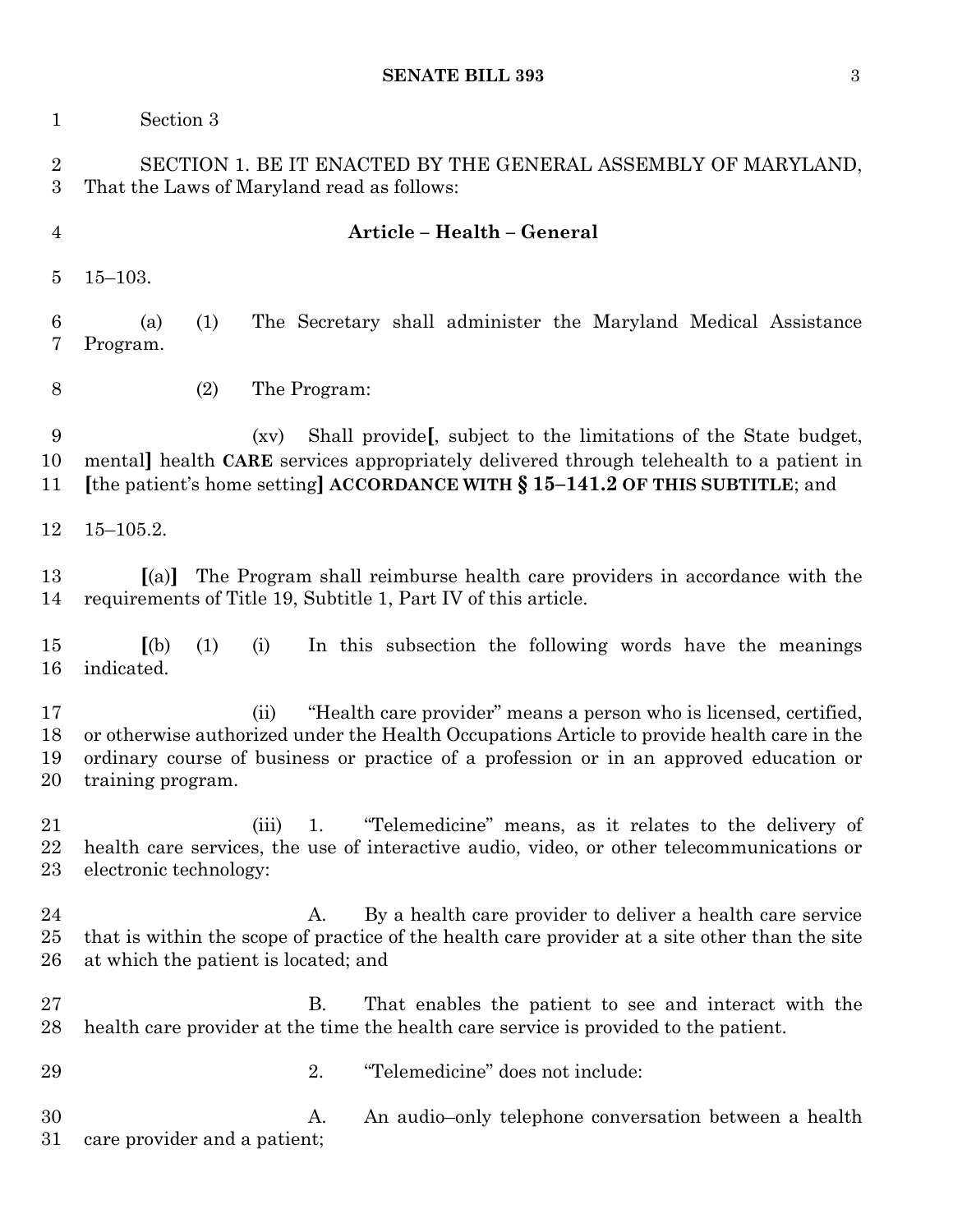| $\mathbf 1$<br>$\overline{2}$ | and a patient; or                                                                                                                                                                                                                                                                                                                                   |                                                   | <b>B.</b>                                        | An electronic mail message between a health care provider                                                                                                                                                                                                                                                                                 |  |  |
|-------------------------------|-----------------------------------------------------------------------------------------------------------------------------------------------------------------------------------------------------------------------------------------------------------------------------------------------------------------------------------------------------|---------------------------------------------------|--------------------------------------------------|-------------------------------------------------------------------------------------------------------------------------------------------------------------------------------------------------------------------------------------------------------------------------------------------------------------------------------------------|--|--|
| $\sqrt{3}$<br>4               | and a patient.                                                                                                                                                                                                                                                                                                                                      |                                                   | C.                                               | A facsimile transmission between a health care provider                                                                                                                                                                                                                                                                                   |  |  |
| $\overline{5}$<br>6<br>7<br>8 | To the extent authorized by federal law or regulation, the provisions of<br>(2)<br>$\S 15-139(c)$ through (f) of the Insurance Article relating to coverage of and reimbursement<br>for health care services delivered through telemedicine shall apply to the Program and<br>managed care organizations in the same manner they apply to carriers. |                                                   |                                                  |                                                                                                                                                                                                                                                                                                                                           |  |  |
| 9<br>10<br>11<br>12           | Subject to the limitations of the State budget and to the extent<br>(3)<br>authorized by federal law or regulation, the Department may authorize coverage of and<br>reimbursement for health care services that are delivered through store and forward<br>technology or remote patient monitoring.                                                 |                                                   |                                                  |                                                                                                                                                                                                                                                                                                                                           |  |  |
| 13<br>14<br>15                |                                                                                                                                                                                                                                                                                                                                                     | (4)                                               | (i)<br>Program recipients under this subsection. | The Department may specify by regulation the types of health<br>care providers eligible to receive reimbursement for health care services provided to                                                                                                                                                                                     |  |  |
| 16<br>17<br>18                |                                                                                                                                                                                                                                                                                                                                                     |                                                   | (ii)                                             | If the Department specifies by regulation the types of health care<br>providers eligible to receive reimbursement for health care services provided to Program<br>recipients under this subsection, the types of health care providers specified shall include:                                                                           |  |  |
| 19                            |                                                                                                                                                                                                                                                                                                                                                     |                                                   | 1.                                               | Primary care providers; and                                                                                                                                                                                                                                                                                                               |  |  |
| 20<br>21<br>22<br>23          | setting.                                                                                                                                                                                                                                                                                                                                            |                                                   | 2.                                               | Psychiatrists and psychiatric nurse practitioners, as<br>defined in § 10–601 of this article, who are providing Assertive Community Treatment or<br>mobile treatment services to Program recipients located in a home or community-based                                                                                                  |  |  |
| 24<br>25<br>26<br>27<br>28    | in-person consultation.                                                                                                                                                                                                                                                                                                                             |                                                   | (iii)                                            | For the purpose of reimbursement and any fidelity standards<br>established by the Department, a health care service provided through telemedicine by a<br>psychiatrist or a psychiatric nurse practitioner described under subparagraph (ii)2 of this<br>paragraph is equivalent to the same health care service when provided through an |  |  |
| 29<br>30<br>31<br>32          | this subsection.                                                                                                                                                                                                                                                                                                                                    | (5)                                               |                                                  | The Department may require a health care provider to submit a<br>registration form to the Department that includes information required for the processing<br>of claims for reimbursement for health care services provided to Program recipients under                                                                                   |  |  |
| 33                            |                                                                                                                                                                                                                                                                                                                                                     | (6)                                               |                                                  | The Department shall adopt regulations to carry out this subsection.                                                                                                                                                                                                                                                                      |  |  |
| 34                            | $15 - 141.2.$                                                                                                                                                                                                                                                                                                                                       |                                                   |                                                  |                                                                                                                                                                                                                                                                                                                                           |  |  |
| 35                            | (a)                                                                                                                                                                                                                                                                                                                                                 | $\left[ \begin{array}{c} (1) \end{array} \right]$ |                                                  | In this section, "telehealth" means a mode of delivering health care                                                                                                                                                                                                                                                                      |  |  |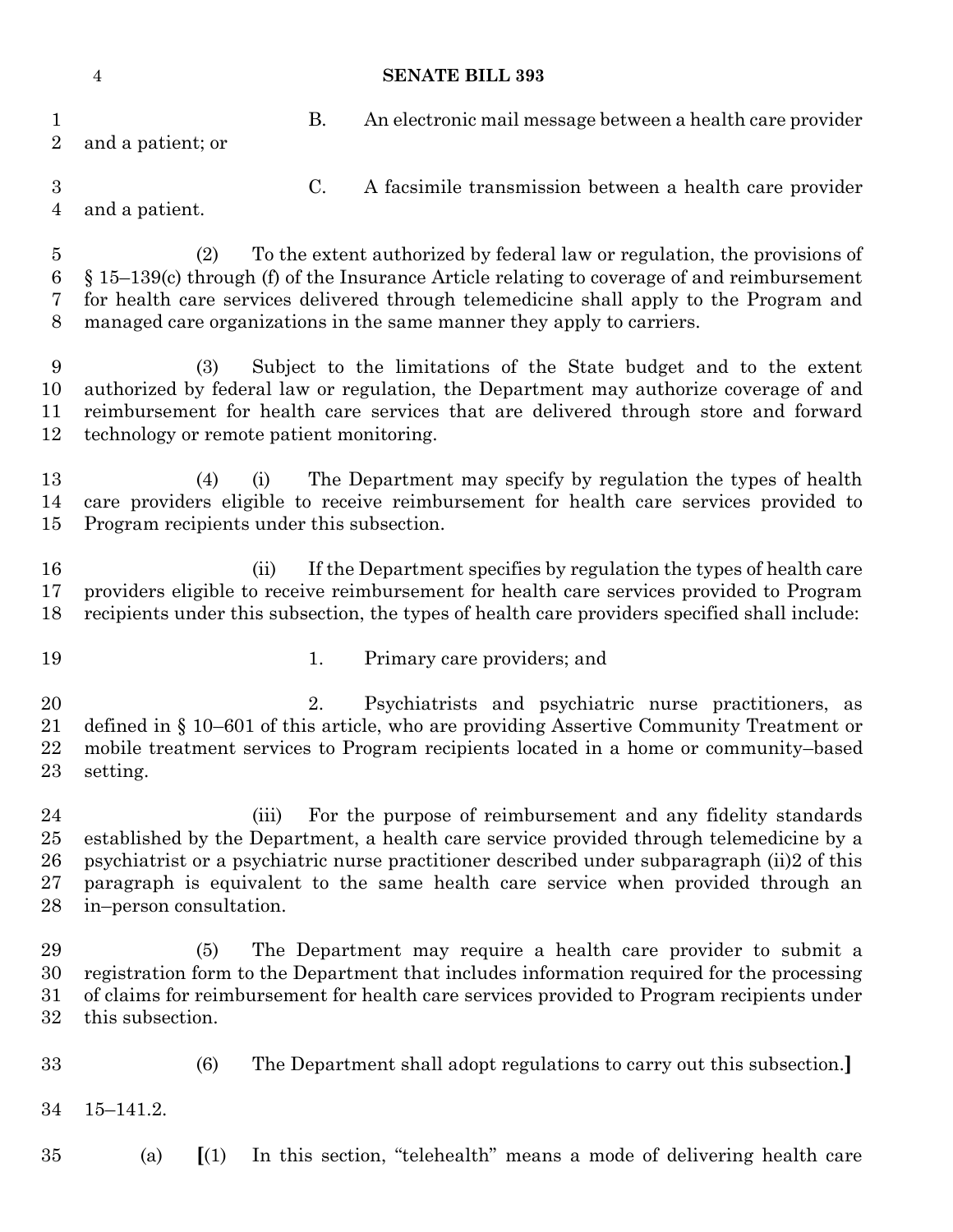**SENATE BILL 393** 5

 services through the use of telecommunications technologies by a health care practitioner to a patient at a different physical location than the health care practitioner.**] (1) IN THIS SECTION THE FOLLOWING WORDS HAVE THE MEANINGS INDICATED. (2) "DISTANT SITE" MEANS A SITE AT WHICH THE LICENSED DISTANT SITE HEALTH CARE PROVIDER IS LOCATED AT THE TIME THE HEALTH CARE SERVICE IS PROVIDED THROUGH TELEHEALTH. (3) "DISTANT SITE PROVIDER" MEANS THE LICENSED HEALTH CARE PROVIDER WHO PROVIDES MEDICALLY NECESSARY SERVICES TO A PATIENT AT AN ORIGINATING SITE FROM A DIFFERENT PHYSICAL LOCATION THAN THE LOCATION OF THE PATIENT. (4) "HEALTH CARE PROVIDER" MEANS: (I) A PERSON WHO IS LICENSED, CERTIFIED, OR OTHERWISE AUTHORIZED UNDER THE HEALTH OCCUPATIONS ARTICLE TO PROVIDE HEALTH CARE IN THE ORDINARY COURSE OF BUSINESS OR PRACTICE OF A PROFESSION OR IN AN APPROVED EDUCATION OR TRAINING PROGRAM; OR (II) A MENTAL HEALTH AND SUBSTANCE USE DISORDER PROGRAM LICENSED IN ACCORDANCE WITH § 7.5–401 OF THIS ARTICLE. (5) "ORIGINATING SITE" MEANS THE LOCATION OF THE PROGRAM RECIPIENT AT THE TIME THE HEALTH CARE SERVICE IS PROVIDED THROUGH TELEHEALTH. (6) "REMOTE PATIENT MONITORING SERVICES" MEANS THE USE OF SYNCHRONOUS OR ASYNCHRONOUS DIGITAL TECHNOLOGIES THAT COLLECT OR MONITOR MEDICAL AND OTHER FORMS OF HEALTH CARE DATA FOR PROGRAM RECIPIENTS AT AN ORIGINATING SITE AND ELECTRONICALLY TRANSMIT THAT DATA TO A DISTANCE SITE PROVIDER TO ENABLE THE DISTANT SITE PROVIDER TO ASSESS, DIAGNOSE, CONSULT, TREAT, EDUCATE, PROVIDE CARE MANAGEMENT, SUGGEST SELF–MANAGEMENT, OR MAKE RECOMMENDATIONS REGARDING THE PROGRAM RECIPIENT'S HEALTH CARE. [**(2)**] (7) (I) "TELEHEALTH" MEANS THE DELIVERY OF** 

 **MEDICALLY NECESSARY SOMATIC OR BEHAVIORAL HEALTH SERVICES TO A PATIENT AT AN ORIGINATING SITE BY A DISTANT SITE PROVIDER THROUGH THE USE OF TECHNOLOGY–ASSISTED COMMUNICATION.**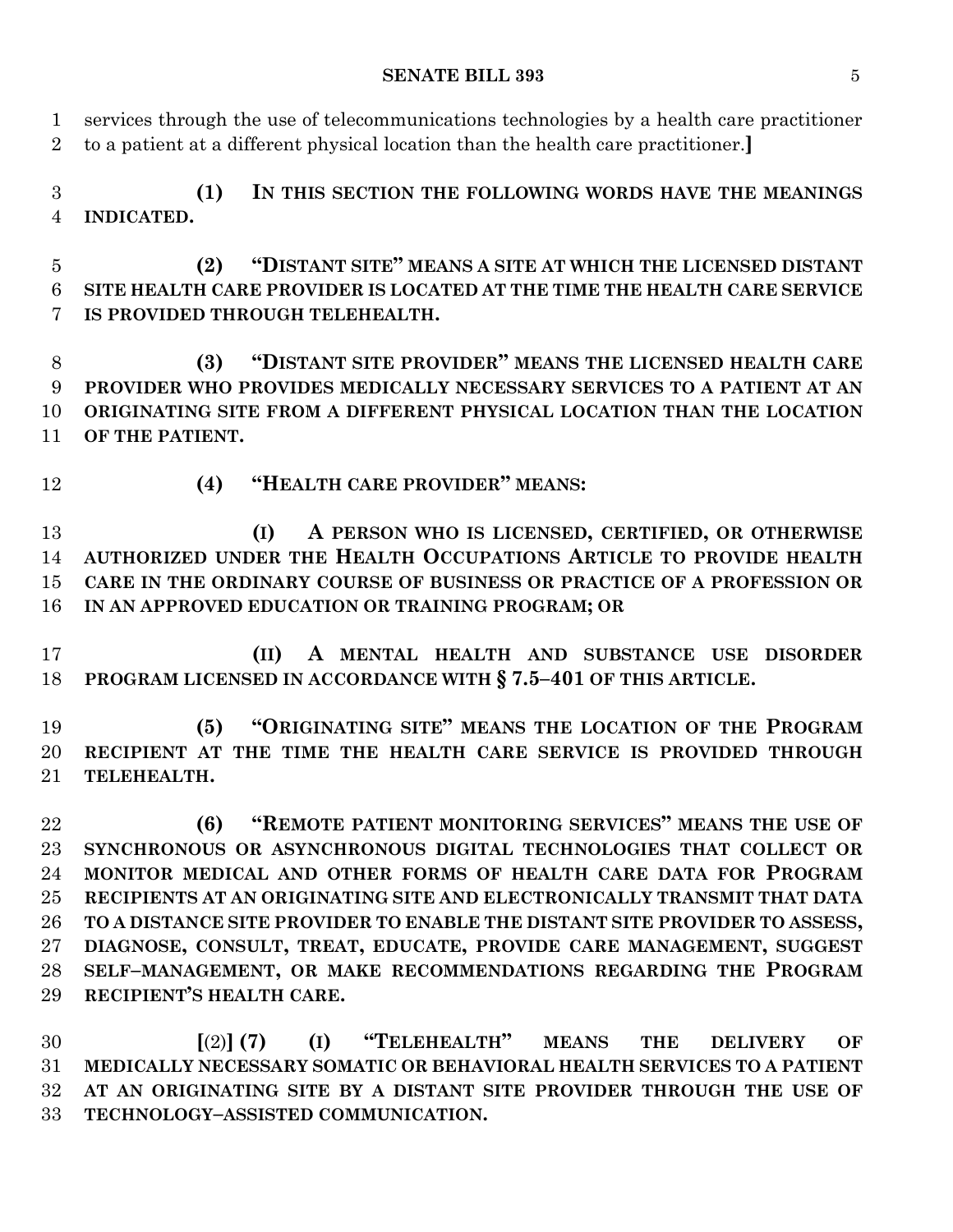|                              | $\boldsymbol{6}$<br><b>SENATE BILL 393</b>                                                                                                                                                                                                                                                                                                                                           |  |  |
|------------------------------|--------------------------------------------------------------------------------------------------------------------------------------------------------------------------------------------------------------------------------------------------------------------------------------------------------------------------------------------------------------------------------------|--|--|
| $\mathbf{1}$                 | (II)<br>"Telehealth" includes [synchronous]:                                                                                                                                                                                                                                                                                                                                         |  |  |
| $\overline{2}$               | 1.<br><b>SYNCHRONOUS</b> and asynchronous interactions;                                                                                                                                                                                                                                                                                                                              |  |  |
| 3<br>$\overline{4}$<br>5     | 2.<br><b>AUDIO-ONLY DELIVERY OF A HEALTH CARE SERVICE</b><br>BETWEEN A HEALTH CARE PROVIDER AND PATIENT USING TELECOMMUNICATIONS<br>TECHNOLOGY;                                                                                                                                                                                                                                      |  |  |
| $6\phantom{.}6$              | 3.<br>STORE-AND-FORWARD COMMUNICATIONS; AND                                                                                                                                                                                                                                                                                                                                          |  |  |
| 7                            | 4.<br><b>REMOTE PATIENT MONITORING SERVICES.</b>                                                                                                                                                                                                                                                                                                                                     |  |  |
| 8<br>9                       | (III) "Telehealth" does not include the provision of health care<br>$\lceil(3)\rceil$<br>services solely through [audio-only calls,] e-mail messages, or facsimile transmissions.                                                                                                                                                                                                    |  |  |
| 10<br>11<br>12<br>13<br>14   | (a)<br>On or before December 1, 2020, the Department shall apply to the<br>(1)<br>Centers for Medicare and Medicaid Services for an amendment to any of the State's § 1115<br>waivers necessary to implement a pilot program to provide telehealth services to Program<br>recipients regardless of the Program recipient's location at the time telehealth services are<br>provided. |  |  |
| 15<br>16                     | Telehealth services available under the pilot program shall be limited<br>(2)<br>to chronic condition management services.                                                                                                                                                                                                                                                           |  |  |
| 17<br>18                     | If the amendment applied for under subsection (b) of this section is approved,<br>$\left( \mathrm{c}\right)$<br>the Department shall administer the pilot program.                                                                                                                                                                                                                   |  |  |
| 19<br>20                     | (d)<br>The Department shall collect outcomes data on recipients of telehealth<br>services under the pilot program to evaluate the effectiveness of the pilot program.                                                                                                                                                                                                                |  |  |
| 21<br>22<br>23<br>24         | On or before December 1, 2020, and every 6 months thereafter until the<br>(e)<br>application described under subsection (b) of this section is approved, the Department shall<br>submit a report to the General Assembly, in accordance with $\S$ 2-1257 of the State<br>Government Article, on the status of the application.                                                       |  |  |
| $25\,$<br>$26\,$<br>27<br>28 | If the amendment applied for under subsection (b) of this section is approved,<br>(f)<br>on or before December 1 each year following the approval, the Department shall submit a<br>report to the General Assembly, in accordance with $\S$ 2-1257 of the State Government<br>Article, on the status of the pilot program.                                                           |  |  |
| 29                           | THE PROGRAM SHALL:<br>(B)                                                                                                                                                                                                                                                                                                                                                            |  |  |
| 30<br>31<br>32               | (1)<br>PROVIDE HEALTH CARE SERVICES APPROPRIATELY DELIVERED<br>THROUGH TELEHEALTH TO PROGRAM RECIPIENTS REGARDLESS OF THE LOCATION<br>OF THE PROGRAM RECIPIENT AT THE TIME THE TELEHEALTH SERVICES ARE                                                                                                                                                                               |  |  |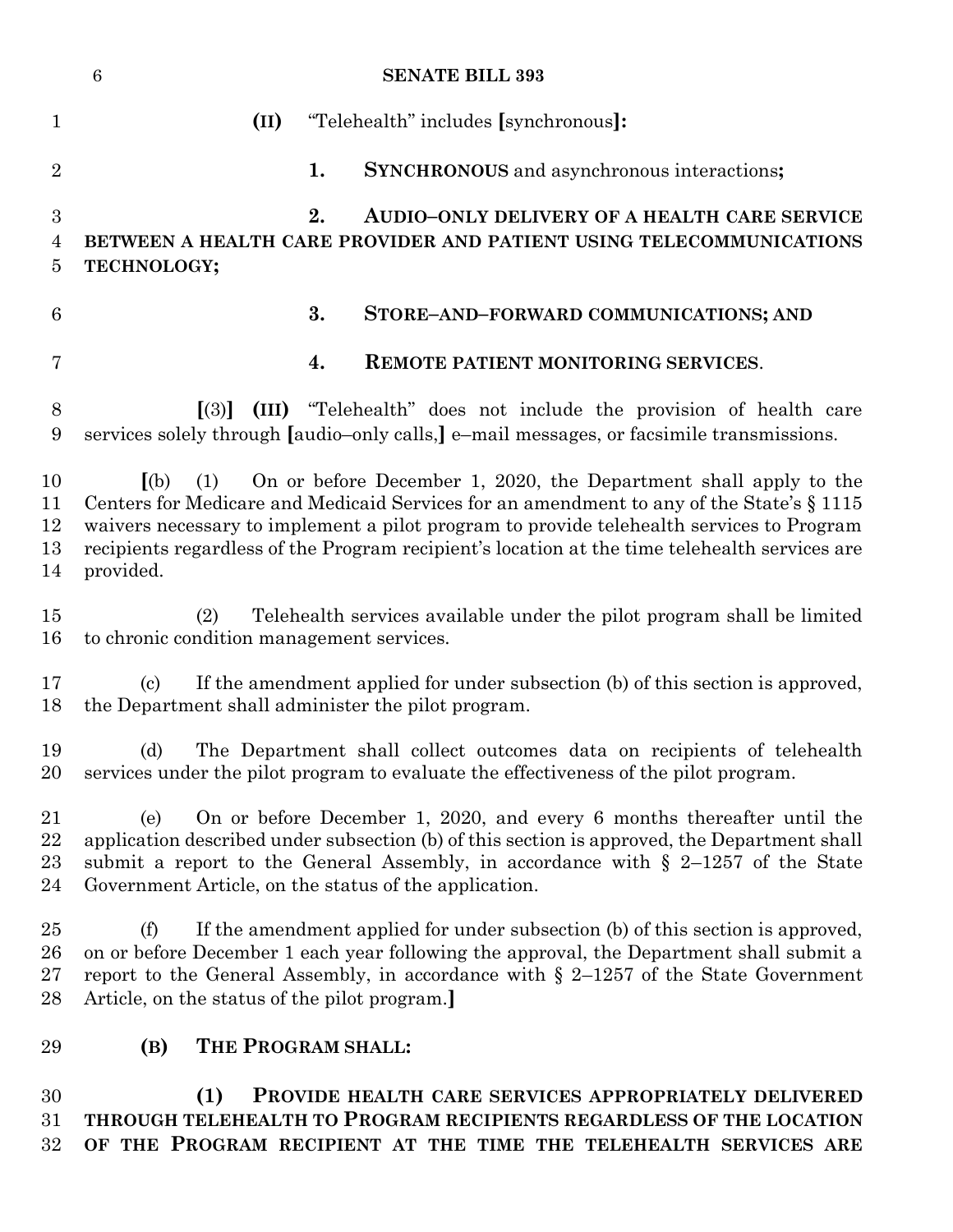**PROVIDED; AND**

 **(2) ALLOW A DISTANT SITE PROVIDER TO PROVIDE HEALTH CARE SERVICES TO A PROGRAM RECIPIENT FROM ANY LOCATION AT WHICH THE HEALTH CARE SERVICES MAY BE DELIVERED THROUGH TELEHEALTH.**

 **(C) THE SERVICES REQUIRED TO BE PROVIDED UNDER SUBSECTION (B) OF THIS SECTION SHALL INCLUDE MENTAL HEALTH CARE AND SUBSTANCE USE DISORDER SERVICES.**

 **(D) (1) THE DEPARTMENT MAY SPECIFY BY REGULATION THE TYPES OF HEALTH CARE PROVIDERS ELIGIBLE TO RECEIVE REIMBURSEMENT FOR HEALTH CARE SERVICES PROVIDED TO PROGRAM RECIPIENTS UNDER THIS SECTION.**

 **(2) IF THE DEPARTMENT SPECIFIES BY REGULATION THE TYPES OF HEALTH CARE PROVIDERS ELIGIBLE TO RECEIVE REIMBURSEMENT FOR HEALTH CARE SERVICES PROVIDED TO PROGRAM RECIPIENTS UNDER THIS SUBSECTION, THE TYPES OF HEALTH CARE PROVIDERS SPECIFIED SHALL INCLUDE:**

- 
- **(I) PRIMARY CARE PROVIDERS;**

 **(II) PSYCHIATRISTS AND PSYCHIATRIC NURSE PRACTITIONERS, AS DEFINED IN § 10–601 OF THIS ARTICLE, WHO ARE PROVIDING ASSERTIVE COMMUNITY TREATMENT OR MOBILE TREATMENT SERVICES TO PROGRAM RECIPIENTS LOCATED IN A HOME– OR COMMUNITY–BASED SETTING;**

 **(III) PROVIDERS WHO ARE LICENSED, CERTIFIED, OR OTHERWISE AUTHORIZED UNDER THE HEALTH OCCUPATIONS ARTICLE TO PROVIDE MENTAL HEALTH OR SUBSTANCE USE DISORDER SERVICES; AND**

 **(IV) MENTAL HEALTH AND SUBSTANCE USE DISORDER PROGRAMS LICENSED IN ACCORDANCE WITH § 7.5–401 OF THIS ARTICLE.**

 **(3) FOR THE PURPOSE OF REIMBURSEMENT AND ANY FIDELITY STANDARDS ESTABLISHED BY THE DEPARTMENT, A HEALTH CARE SERVICE PROVIDED THROUGH TELEHEALTH IS EQUIVALENT TO THE SAME HEALTH CARE SERVICE WHEN PROVIDED THROUGH AN IN–PERSON CONSULTATION IF IT IS PROVIDED BY:**

 **(I) A PSYCHIATRIST OR PSYCHIATRIC NURSE PRACTITIONER DESCRIBED UNDER PARAGRAPH (2)(II) OF THIS SUBSECTION;**

- 
- **(II) A PROVIDER DESCRIBED UNDER PARAGRAPH (2)(III) OF**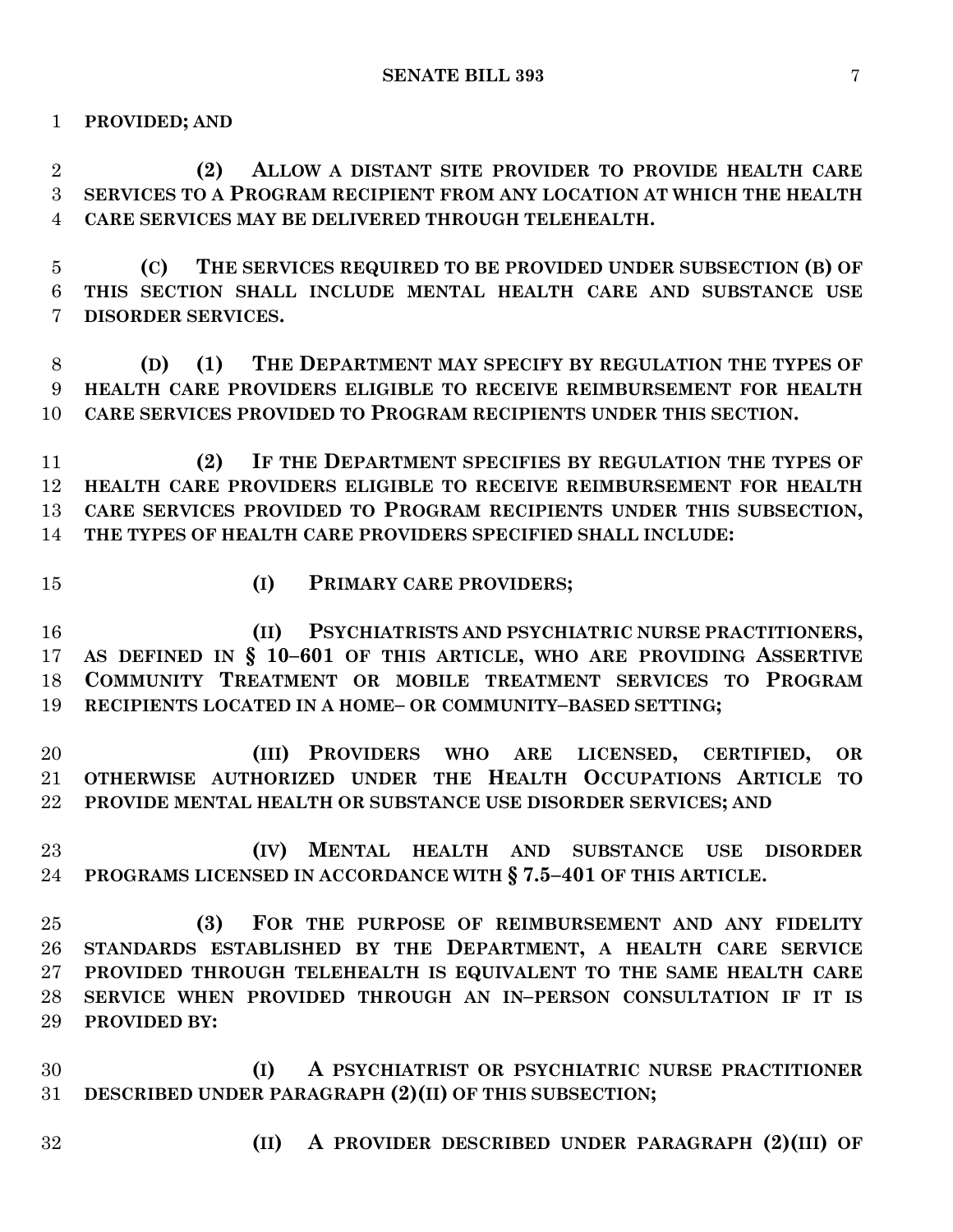**THIS SUBSECTION; OR**

 **(III) A MENTAL HEALTH AND SUBSTANCE USE DISORDER PROGRAM DESCRIBED UNDER PARAGRAPH (2)(IV) OF THIS SUBSECTION, INCLUDING PARAPROFESSIONALS OR PEER SUPPORT STAFF WHO ARE PROVIDING SERVICES AT THE PROGRAM.**

 **(E) TO THE EXTENT AUTHORIZED BY LAW OR REGULATION AND SUBJECT TO THE REQUIREMENTS UNDER THIS TITLE, THE PROVISIONS OF § 15–139(C) THROUGH (F) OF THE INSURANCE ARTICLE RELATING TO COVERAGE OF AND REIMBURSEMENT FOR HEALTH CARE SERVICES DELIVERED THROUGH TELEHEALTH SHALL APPLY TO THE PROGRAM AND MANAGED CARE ORGANIZATIONS IN THE SAME MANNER THEY APPLY TO CARRIERS.**

 **(F) THE DEPARTMENT MAY ADOPT REGULATIONS TO CARRY OUT THIS SECTION.**

 **(G) THE DEPARTMENT SHALL APPLY TO THE CENTERS FOR MEDICARE AND MEDICAID SERVICES FOR AN AMENDMENT TO ANY OF THE STATE'S § 1115 WAIVERS NECESSARY TO IMPLEMENT THE REQUIREMENTS OF THIS SECTION.**

#### **Article – Insurance**

15–139.

 (a) (1) In this section, "telehealth" means, as it relates to the delivery of health care services, the use of interactive audio, video, or other telecommunications or electronic technology by a licensed health care provider to deliver a health care service within the scope of practice of the health care provider at a location other than the location of the patient.

 (2) "Telehealth" includes **[**the delivery of mental health care services to a patient in the patient's home setting**]:**

**(I) SYNCHRONOUS AND ASYNCHRONOUS INTERACTIONS;**

 **(II) AN AUDIO–ONLY DELIVERY OF A HEALTH CARE SERVICE BETWEEN A HEALTH CARE PROVIDER AND A PATIENT USING TELECOMMUNICATIONS TECHNOLOGY;**

- **(III) STORE–AND–FORWARD COMMUNICATIONS; AND**
- **(IV) REMOTE PATIENT MONITORING SERVICES**.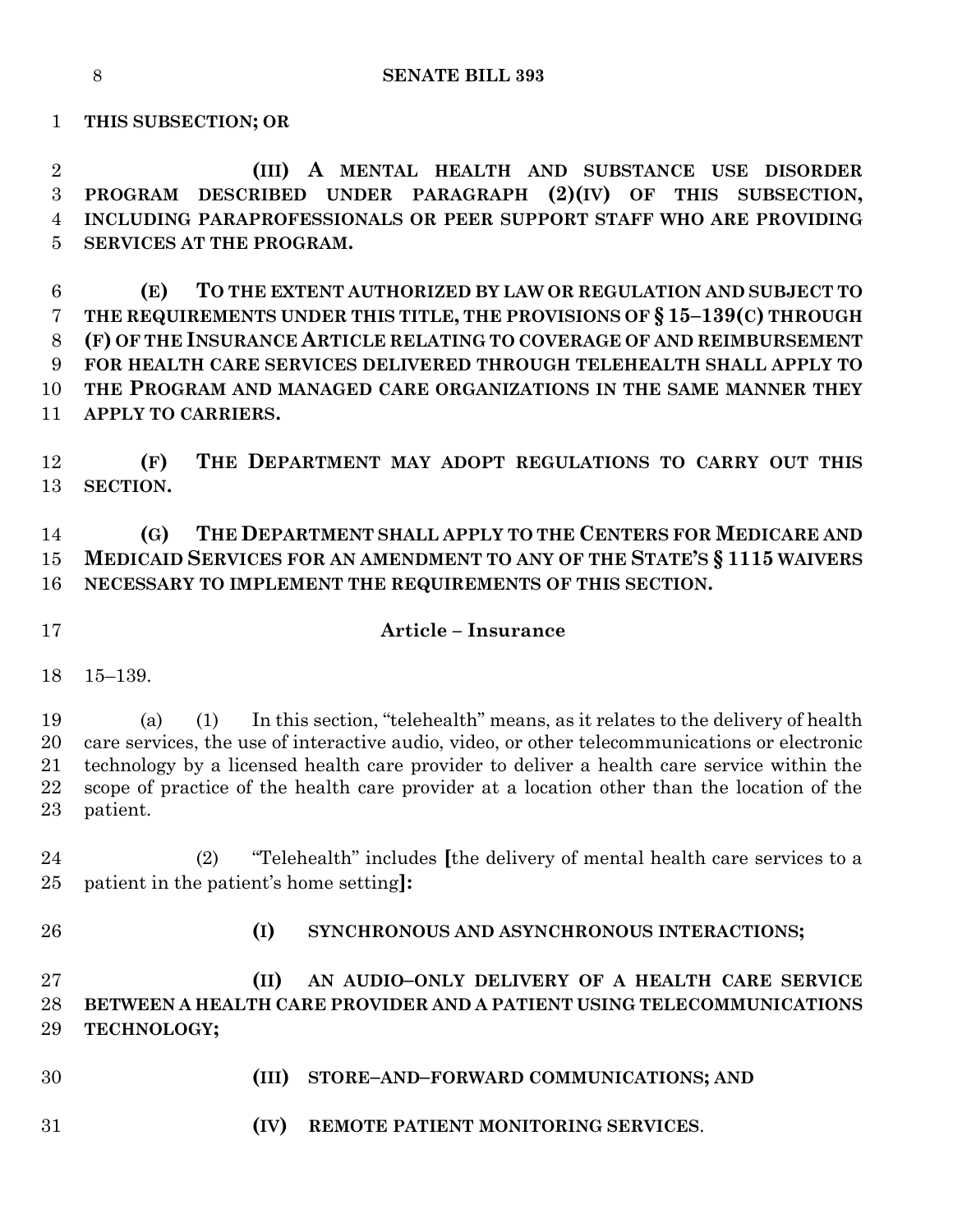### **SENATE BILL 393** 9

| 1                                  | "Telehealth" does not include:<br>(3)                                                                                                                                                                                                                           |
|------------------------------------|-----------------------------------------------------------------------------------------------------------------------------------------------------------------------------------------------------------------------------------------------------------------|
| $\overline{2}$<br>$\boldsymbol{3}$ | [an audio-only telephone conversation between a health care<br>(i)<br>provider and a patient;                                                                                                                                                                   |
| 4<br>5                             | (ii)<br>an electronic mail message between a health care provider and a<br>patient; or                                                                                                                                                                          |
| 6<br>7                             | $(iii)$ (II)<br>a facsimile transmission between a health care provider<br>and a patient.                                                                                                                                                                       |
| $8\,$                              | This section applies to:<br>(b)                                                                                                                                                                                                                                 |
| 9<br>10<br>11                      | insurers and nonprofit health service plans that provide hospital,<br>(1)<br>medical, or surgical benefits to individuals or groups on an expense-incurred basis under<br>health insurance policies or contracts that are issued or delivered in the State; and |
| 12<br>13<br>14                     | health maintenance organizations that provide hospital, medical, or<br>(2)<br>surgical benefits to individuals or groups under contracts that are issued or delivered in<br>the State.                                                                          |
| 15                                 | $\left( \mathrm{c}\right)$<br>(1)<br>An entity subject to this section:                                                                                                                                                                                         |
| 16<br>17<br>18<br>19               | shall provide coverage under a health insurance policy or<br>(i)<br>contract for health care services appropriately delivered through telehealth REGARDLESS<br>OF THE LOCATION OF THE PATIENT AT THE TIME THE TELEHEALTH SERVICES ARE<br><b>PROVIDED</b> ; and  |
| 20<br>21<br>22                     | may not exclude from coverage a health care service solely<br>(ii)<br>because it is provided through telehealth and is not provided through an in-person<br>consultation or contact between a health care provider and a patient.                               |
| 23<br>24<br>25                     | The health care services appropriately delivered through telehealth<br>(2)<br>shall include [counseling] TREATMENT for substance use disorders AND MENTAL HEALTH<br>CONDITIONS.                                                                                 |
| 26                                 | An entity subject to this section:<br>(d)                                                                                                                                                                                                                       |
| $\sqrt{27}$<br>28                  | shall reimburse a health care provider for the diagnosis, consultation,<br>(1)<br>and treatment of an insured patient for a health care service:                                                                                                                |
| 29<br>30                           | covered under a health insurance policy or contract that can be<br>(I)<br>appropriately provided through telehealth; AND                                                                                                                                        |
| 31<br>32                           | (II)<br>WHEN APPROPRIATELY PROVIDED THROUGH TELEHEALTH,<br>ON THE SAME BASIS AND AT THE SAME RATE AS IF THE HEALTH CARE SERVICE WERE                                                                                                                            |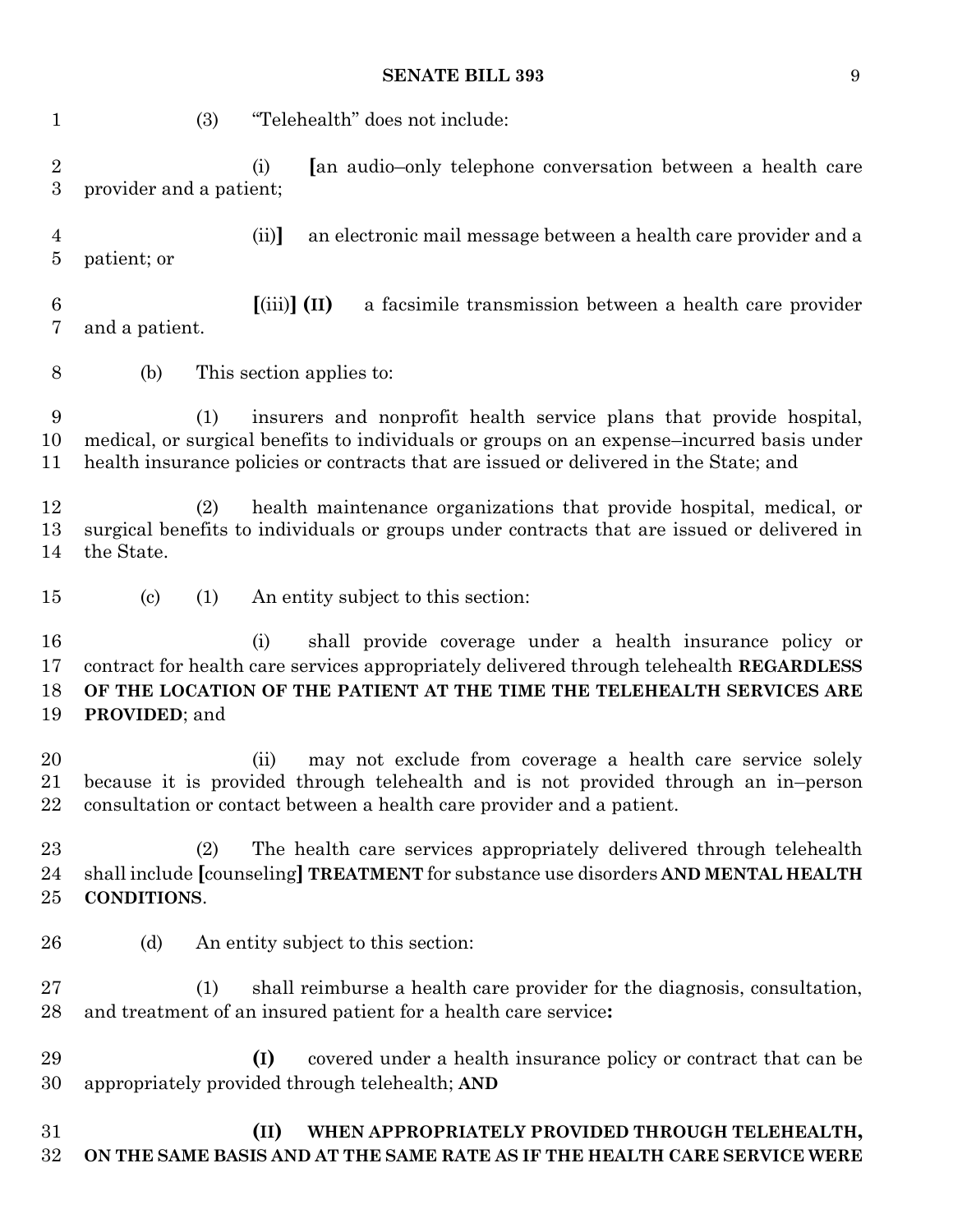|                                         | 10<br><b>SENATE BILL 393</b>                                                                                                                                                                                                                                                                                                                                    |  |  |
|-----------------------------------------|-----------------------------------------------------------------------------------------------------------------------------------------------------------------------------------------------------------------------------------------------------------------------------------------------------------------------------------------------------------------|--|--|
| 1                                       | DELIVERED BY THE HEALTH CARE PROVIDER IN PERSON;                                                                                                                                                                                                                                                                                                                |  |  |
| $\overline{2}$                          | (2)<br>is not required to:                                                                                                                                                                                                                                                                                                                                      |  |  |
| $\boldsymbol{3}$<br>$\overline{4}$<br>5 | reimburse a health care provider for a health care service<br>(i)<br>delivered in person or through telehealth that is not a covered benefit under the health<br>insurance policy or contract; or                                                                                                                                                               |  |  |
| $6\phantom{.}6$<br>7                    | reimburse a health care provider who is not a covered provider<br>(ii)<br>under the health insurance policy or contract; and                                                                                                                                                                                                                                    |  |  |
| $8\phantom{1}$<br>9<br>10               | may impose a deductible, copayment, or coinsurance amount on<br>(3)<br>(i)<br>benefits for health care services that are delivered either through an in-person consultation<br>or through telehealth;                                                                                                                                                           |  |  |
| 11<br>12                                | may impose an annual dollar maximum as permitted by federal<br>(ii)<br>law; and                                                                                                                                                                                                                                                                                 |  |  |
| 13                                      | may not impose a lifetime dollar maximum.<br>(iii)                                                                                                                                                                                                                                                                                                              |  |  |
| 14<br>15<br>16<br>17                    | (1)<br>An entity subject to this section may undertake utilization review,<br>(e)<br>including preauthorization, to determine the appropriateness of any health care service<br>whether the service is delivered through an in-person consultation or through telehealth<br>if the appropriateness of the health care service is determined in the same manner. |  |  |
| 18<br>19<br>20                          | (2)<br>THE UTILIZATION REVIEW UNDER PARAGRAPH (1) OF THIS<br>SUBSECTION SHALL COMPLY WITH THE FEDERAL MENTAL HEALTH PARITY AND<br>ADDICTION EQUITY ACT AND § 15-802 OF THIS TITLE.                                                                                                                                                                              |  |  |
| 21<br>22<br>23                          | A health insurance policy or contract may not distinguish between patients in<br>(f)<br>rural or urban locations in providing coverage under the policy or contract for health care<br>services delivered through telehealth.                                                                                                                                   |  |  |
| 24<br>25<br>26<br>27                    | A decision by an entity subject to this section not to provide coverage for<br>(g)<br>telehealth in accordance with this section constitutes an adverse decision, as defined in $\S$<br>15-10A-01 of this title, if the decision is based on a finding that telehealth is not medically<br>necessary, appropriate, or efficient.                                |  |  |
| 28                                      | AN ENTITY SUBJECT TO THIS SECTION:<br>(H)                                                                                                                                                                                                                                                                                                                       |  |  |
| 29<br>30                                | (1)<br>SHALL ALLOW AN INSURED PATIENT TO SELECT THE MANNER IN<br>WHICH A HEALTH CARE SERVICE IS DELIVERED;                                                                                                                                                                                                                                                      |  |  |
| 31<br>32                                | (2)<br>MAY NOT REQUIRE AN INSURED PATIENT TO USE TELEHEALTH IN<br>LIEU OF IN-PERSON SERVICE DELIVERY; AND                                                                                                                                                                                                                                                       |  |  |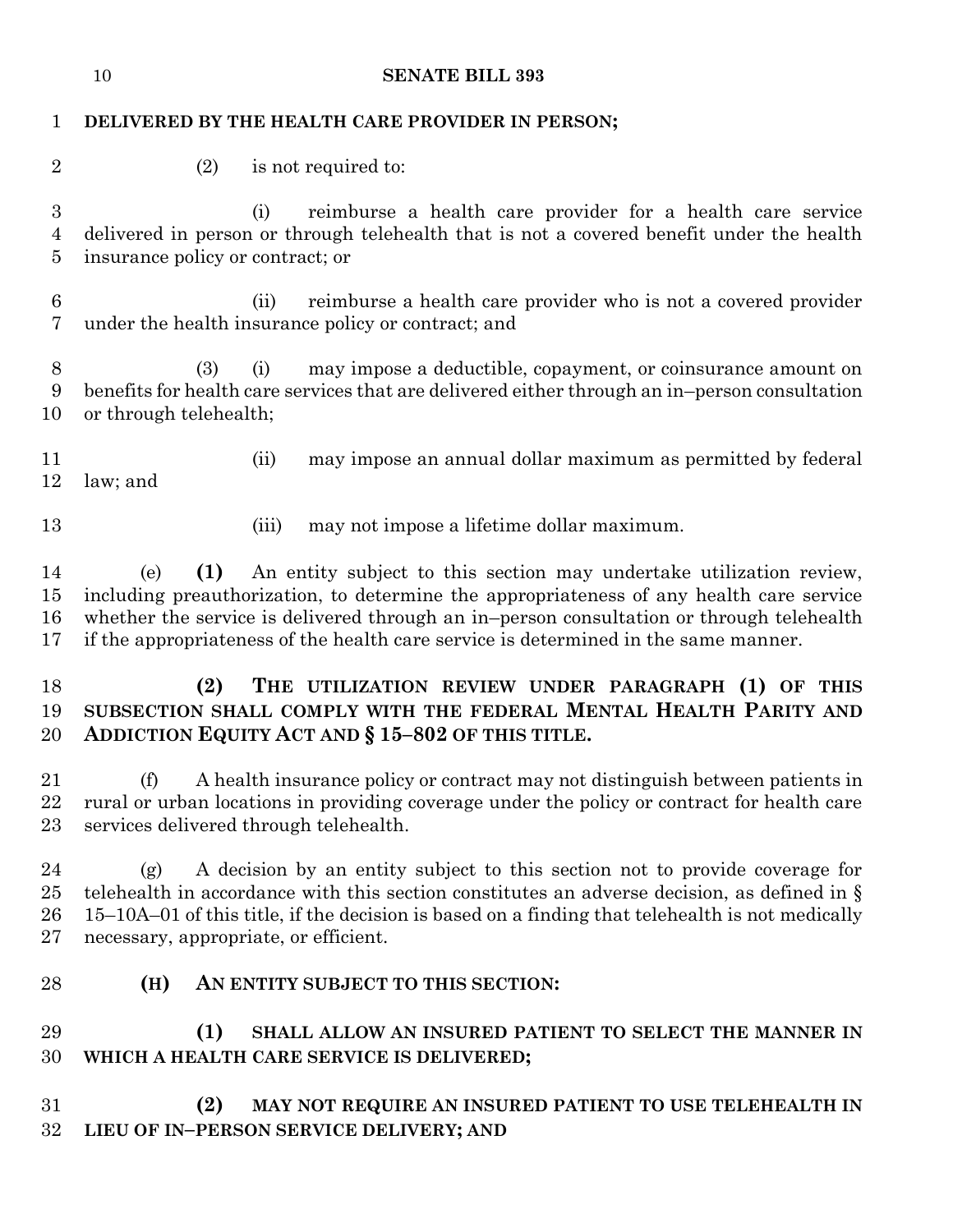## **SENATE BILL 393** 11

| $\mathbf{1}$<br>$\overline{2}$<br>3 | (3)<br>MAY USE TELEHEALTH TO SATISFY NETWORK ACCESS STANDARDS<br>REQUIRED UNDER $\S 15-112(B)$ OF THIS SUBTITLE IF A TELEHEALTH APPOINTMENT<br>IS:                                                                                                                                                                      |
|-------------------------------------|-------------------------------------------------------------------------------------------------------------------------------------------------------------------------------------------------------------------------------------------------------------------------------------------------------------------------|
| 4                                   | (I)<br>CLINICALLY APPROPRIATE;                                                                                                                                                                                                                                                                                          |
| $\overline{5}$                      | (II)<br><b>AVAILABLE;</b>                                                                                                                                                                                                                                                                                               |
| 6                                   | <b>ACCESSIBLE; AND</b><br>(III)                                                                                                                                                                                                                                                                                         |
| 7                                   | (IV)<br>THE INSURED PATIENT ELECTS TO USE TELEHEALTH.                                                                                                                                                                                                                                                                   |
| 8                                   | Chapter 17 of the Acts of 2020                                                                                                                                                                                                                                                                                          |
| 9                                   | <b>[SECTION 3. AND BE IT FURTHER ENACTED, That:</b>                                                                                                                                                                                                                                                                     |
| 10<br>11<br>12                      | The Maryland Department of Health shall study whether, under the<br>(a)<br>Maryland Medical Assistance Program, substance use disorder services may be<br>appropriately provided through telehealth to a patient in the patient's home setting.                                                                         |
| 13<br>14<br>15<br>16                | On or before December 1, 2021, the Maryland Department of Health shall<br>(b)<br>submit a report to the General Assembly, in accordance with $\S$ 2-1257 of the State<br>Government Article, that includes any findings and recommendations from the study<br>required under subsection (a) of this section, including: |
| 17<br>18                            | the types of substance use disorder services, if any, that may be<br>(1)<br>appropriately provided through telehealth to a patient in the patient's home setting; and                                                                                                                                                   |
| 19<br>20<br>21                      | any technological or other standards needed for the provision of<br>(2)<br>appropriate and quality substance use disorder services to a patient in the patient's home<br>setting.                                                                                                                                       |
| 22                                  | Chapter 18 of the Acts of 2020                                                                                                                                                                                                                                                                                          |
| 23                                  | <b>SECTION 3. AND BE IT FURTHER ENACTED, That:</b>                                                                                                                                                                                                                                                                      |
| 24<br>$25\,$<br>26                  | The Maryland Department of Health shall study whether, under the<br>(a)<br>Maryland Medical Assistance Program, substance use disorder services may be<br>appropriately provided through telehealth to a patient in the patient's home setting.                                                                         |
| $27\,$<br>28<br>29<br>30            | On or before December 1, 2021, the Maryland Department of Health shall<br>(b)<br>submit a report to the General Assembly, in accordance with $\S$ 2-1257 of the State<br>Government Article, that includes any findings and recommendations from the study<br>required under subsection (a) of this section, including: |
| 31                                  | the types of substance use disorder services, if any, that may be<br>(1)                                                                                                                                                                                                                                                |